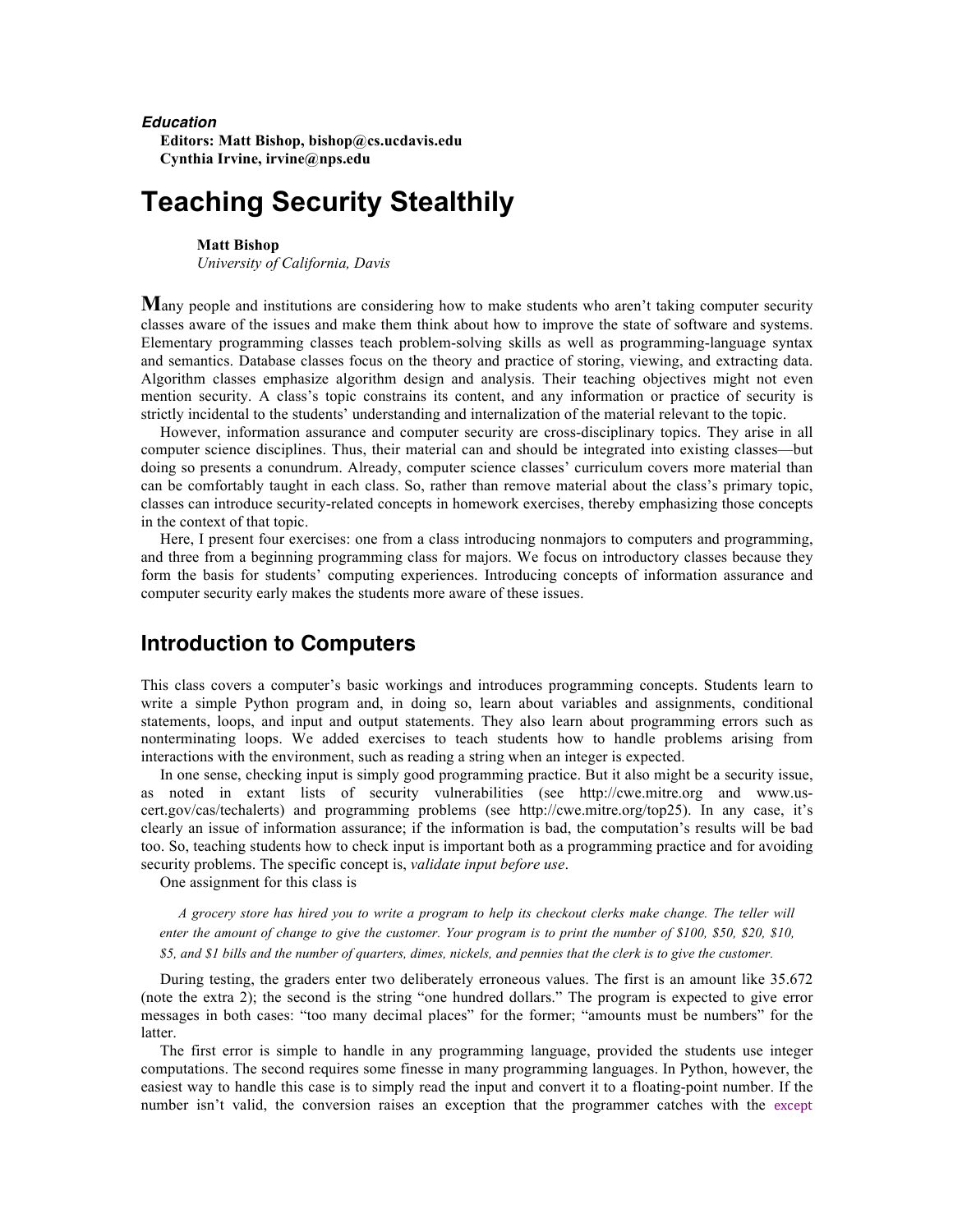statement. (Incidentally, such easy exception handling is one of the benefits of teaching Python.)

This exercise teaches the students about bad input and exception handling. Because students with little to no programming experience take this class, we give this assignment in two parts. The first, given immediately before we discuss exception handling, lets the students assume all inputs are valid. The second part, given right after, has the students modify their programs to handle invalid input. This lets them focus on exception handling. From then on, we require them to handle bad inputs in all programs, whether or not the assignment explicitly directs them to do so.

One question is whether to teach the students to use the exception rather than have them check that the input string is a number. Using the exception has two advantages: it's easy, and it generalizes to many types of problems. So, it covers multiple topics at once. However, students who later learn languages such as C or C++ will be at a disadvantage because those languages don't use exception handling in this way. Because this course is for students who aren't going to take programming or any other computer science class, the advantages outweigh the disadvantage.

When we give this exercise, we don't tell the students that it's related to security. Instead, we ask how many of them have ever mistyped something when entering it into a computer. Because most nonmajors are familiar with computers and programs that handle input mistakes poorly, using this justification places the problem (and the need for a solution) in a familiar context. We could do the same with problems more obviously related to security, but those typically require more complex programs than we ask the students to undertake in this class.

## **Introduction to Programming**

This class delves more deeply into programming than the nonmajor class, so we can use more sophisticated assignments to emphasize security concepts. Here we examine questioning (usually implicit) assumptions, and some forms of integer overflow.

### **Questioning Assumptions**

Arithmetic with floating-point numbers offers fertile ground for erroneous assumptions. Perhaps the most common is performing checks for equality—for example,

```
if (x == 1.0)		…	do	something
else
 		… do	something	else
```
Unless the value 1.0 is a sentinel, this conditional will usually result in "do something else" executing, because of the problems of round-off and numerical error. The following problem forces the students to think about errors:

*Find the largest number*  $\varepsilon$  *<i>such that*  $1.0 == 1.0 + \varepsilon$ *.* 

We give this exercise before we discuss floating-point representation. The results show the students that something they initially think can't be true (after all, algebraically, *ε* must be 0) is in fact true. It helps them break the connection between the abstract mathematical construct of equality and the applied programming construct, which is constrained by the computer's limits.

We discovered an additional, unexpected benefit. Some students treat the problem as an algebraic equation. However, instead of simply asserting that *ε* must be 0, they try to find the largest value for *epsilon* that satisfies the comparison

 $\epsilon = 0.0$ .

This approach's problem is that the computer can distinguish very small floating-point numbers from 0, but when you add such a small number to 1, the floating-point number's precision decreases considerably. For example, a computer might be able to represent  $2^{-63}$  exactly, but it can't represent  $1 + 2^{-63}$  exactly, owing to the mantissa's representation. This is an example of you might call Needham's Law of Optimization: "replacing something that is expensive but works with something that is cheap and 'sort of' works."<sup>1</sup>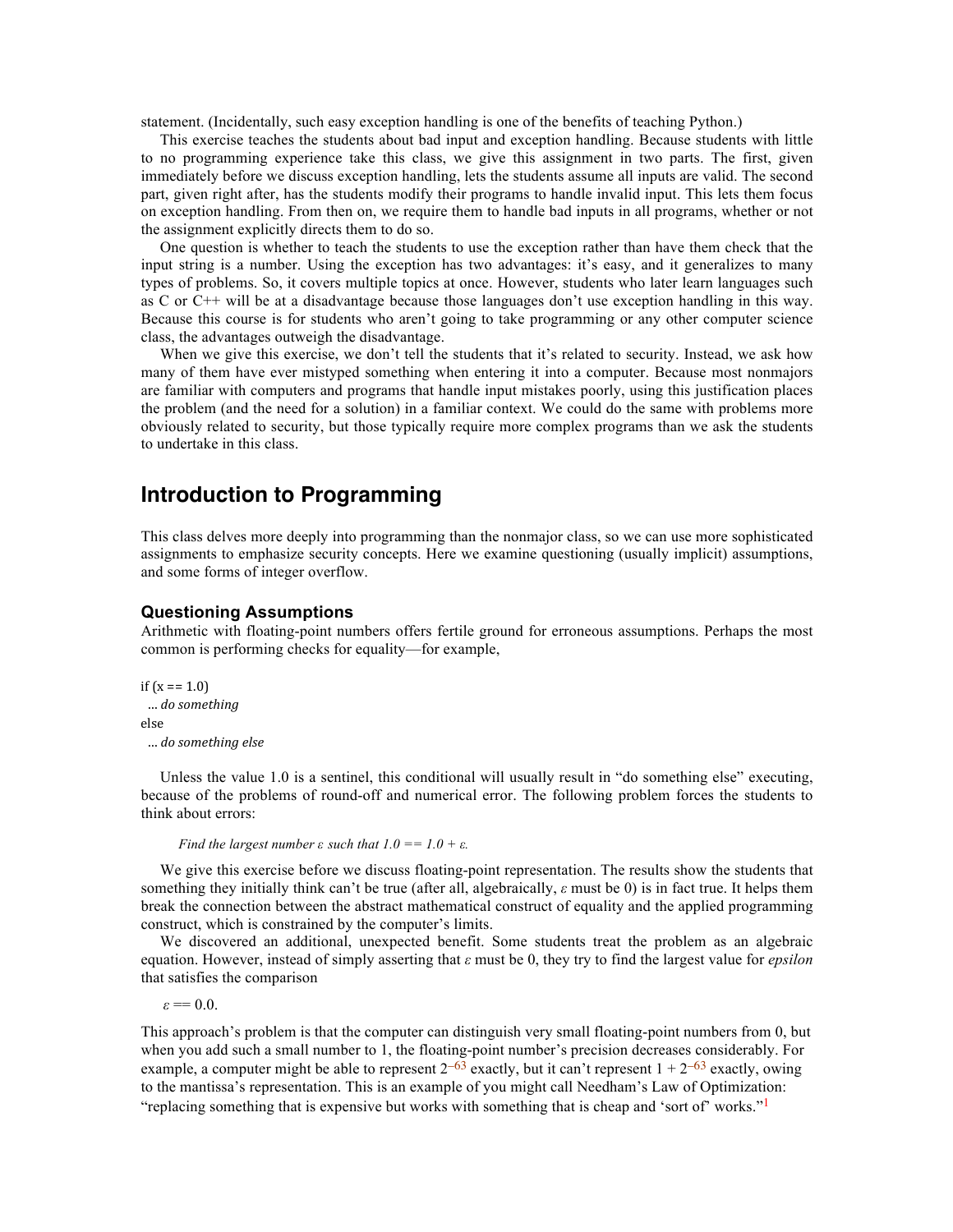Compared to other approaches, this one is easier and, on most processor architectures, cheaper, but for this particular problem, it's also wrong. So, students learn to think through a transformation's implications and to not assume that two mathematically identical problems are computationally identical.

Ultimately, this problem challenges two assumptions of most beginning programmers: that mathematical equality means computational equality and that mathematically valid transformations are also computationally valid. By showing these assumptions' failure, we provide a basis for students to question other assumptions—and much of security is simply ensuring that assumptions are correct.

### **Checking for Integer Overflow**

The presentation of integer arithmetic often fails to note that overflow can occur, resulting in unexpected or corrupt results. The following exercise combines an overflow with an obvious, but incorrect, solution:

*Determine whether a* ∗ *b will cause (integer) overflow.*

When students first confront this problem, they usually compute the product. If the absolute value of the result's representation is less than the absolute value of the multiplier or the multiplicand, they conclude that overflow has occurred. For example, on a 32-bit system,  $2^{30} * 2^{25} = 2^{55}$ , which becomes 0. Because 0 is less than either operand, overflow has occurred.

However, the product's representation can be less than either operand when overflow occurs. For example,  $(2^{16} + 2^{15}) * (2^{16} + 2^{15}) = 2^{33} + 2^{30}$ , which overflows in a 32-bit system and produces a product of  $2^{30}$ . And  $2^{30}$  >  $(2^{16} + 2^{15})$ .

Most students opt to compute the product probably because the results are true for simple cases. But with more complex cases, this test's incompleteness becomes apparent. Because the question is whether the multiplication operation works properly, the test shouldn't use multiplication. In what follows, we assume that *a* and *b* are positive integers.

We want to determine whether the product *a* ∗ *b* is greater than the maximum integer that the system can represent. Call this integer *MAXINT*. If  $[MAXINT/a] < b$ , the product will be greater than *MAXINT*. Otherwise, it won't. Furthermore, because these operations involve quantities no greater than *MAXINT*, overflow won't occur.

This exercise teaches the importance of thinking carefully when creating checks for error conditions. It also teaches that the obvious approach is often wrong and that when developing those tests, you need to consider boundary cases as well as the majority of cases. Both these concepts are critical to understanding how to write good programs and (applied more broadly) how to develop and test security mechanisms in general.

### **Rollover**

Another common problem occurs when a counter overflows, which typically causes the counter's value to become 0. A good example of this is the Year 2000 (Y2K) problem, in which the counter representing the year overflowed its allocation of two decimal digits. A problem to demonstrate this rollover applies the Y2K problem to Linux- or Unix-based systems:

*Determine the time (to the second) when the FreeBSD clock overflows. What are the latest date and time before the overflow, and the earliest date and time after the overflow?*

This problem surprises many students because they have never thought of how time is represented on a system—and those who have often believe the problem has been solved for all systems. In fact, many Linux- and Unix-based systems store time simply as a 32-bit signed integer. The students must experiment a little to discover this, but once they have discovered it, the solution is straightforward.

This exercise combines the questioning of assumptions with overflow. It also shows the students the consequences of ignoring possible overflow. In addition, you can make a direct connection between the time that systems enter into the audit log and the ability to understand when events happened—a key issue in security. Finally, it amuses most students to learn that, whereas the Y2K problem has been solved, the Y2K + 38 problem is still around.

**M**aking security a part of exercises has several benefits. First, it minimizes the introduction of new